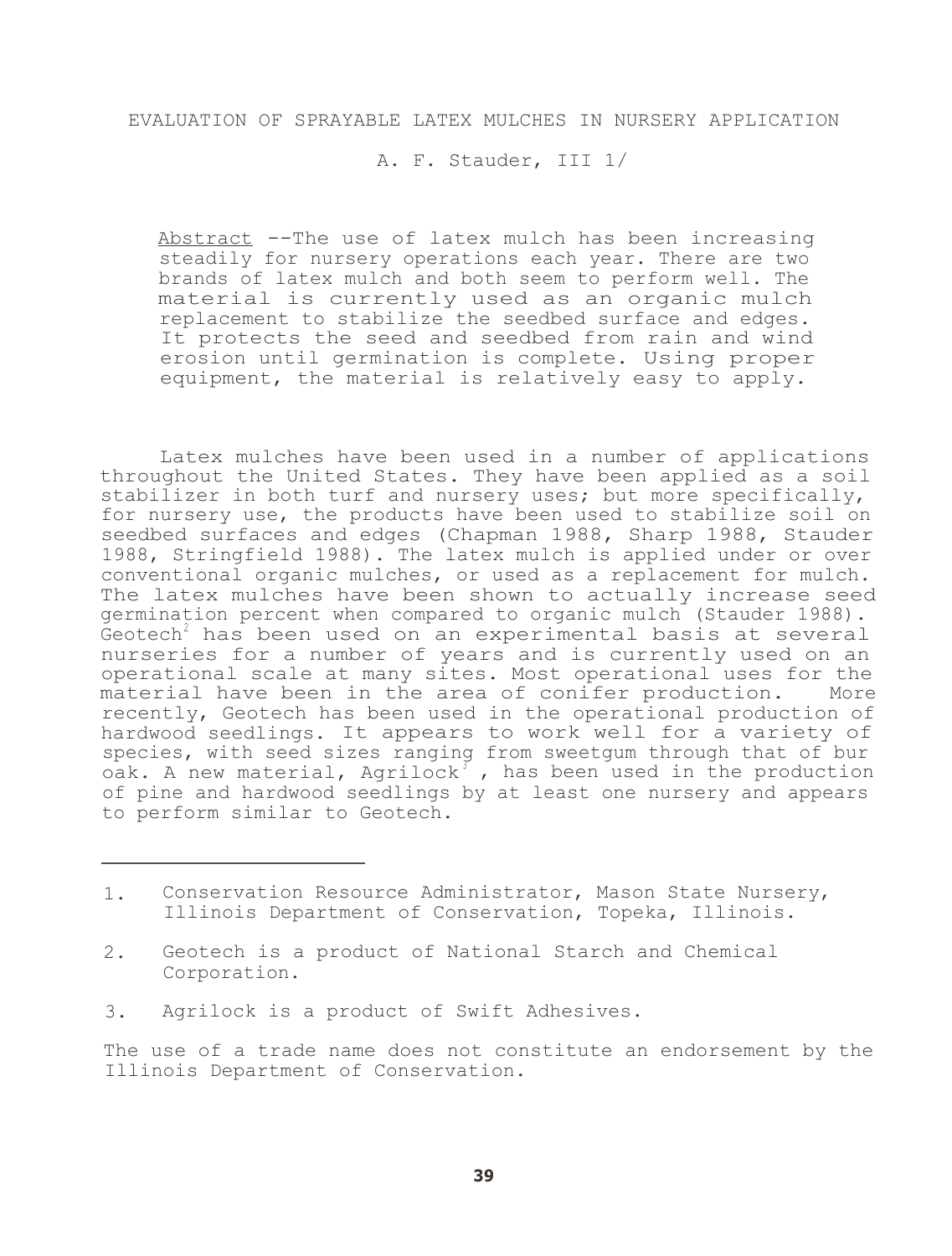Latex mulch consists of a copolymer resin that is diluted in water and applied directly to soil. The material then cures in about two hours into an invisible film which forms a crust with the soil surface. This holds the soil particles in place and prevents erosion; however, moisture can still penetrate the surface while allowing the young seedlings to emerge.

## APPLICATION

Latex mulch has been applied using both boom sprayers and hydromulchers, with the 800 gallon hydromulchers being the preferred. The mulch is generally mixed at a rate of one part product to ten parts water. A defoamer may be added to the mix or the mechanical agitator should be removed from the sprayer to reduce foam generated by the material. Depending on its size, the seed must be covered with 1/8 to 1/2 inch of soil to prevent any direct contact with the latex mulch. Also, before latex mulch application, the bed surface must be moist to insure good penetration of the material, which is 1/8 to 1/4 inch optimum. Some nursery managers actually irrigate for a short time after sowing to insure adequate moisture. The recommended rate of application is 500-550 gallons of mixture per acre, but this has been varied depending on seed size and time of planting. Larger volumes have been applied to fall sown seedbeds.

Most organizations that are using a latex mulch on an operational basis use a hydromulcher equipped with a double or triple boom system with staggered nozzles. The most popular nozzle size to supply the necessary volume and achieve the desired coverage is the Tee-Jet 8020 flat fan.

The Geotech or Agrilock is usually mixed in the field using water from the irrigation system. A transfer pump is used to transfer the latex mulch from 55 gallon drums to the sprayer.

## CONCLUSION

While the majority of latex mulch use has primarily been at southern nurseries producing pine seedlings, there is an interest in its use for hardwood production and particularly in the northeast area. In fact, many nurseries are experimenting with the compound for use on hardwood seedbeds. While the products may have worked well for fall application in the South, it may not persist through the harsh northern winters.